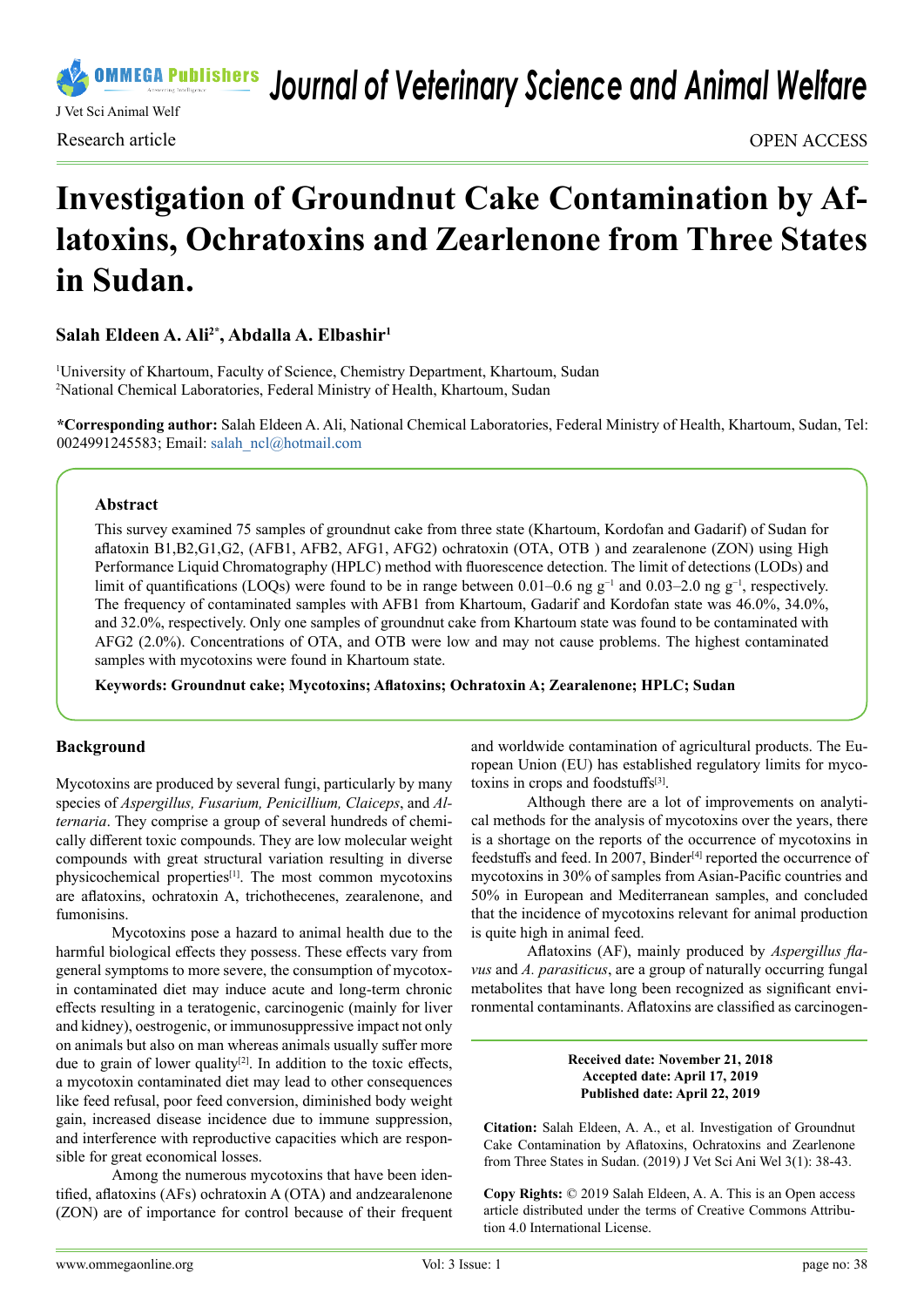

ic by the International Agency for Research on Cancer (IARC 1993) and within that group, aflatoxin B1 (AFB1) is the strongest naturally occurring carcinogen know[n\[5\]](#page-3-4).

AFB 1 is a potent hepatocarcinogen that can induce tumors in many species of animals, including rodents, nonhuman primates, and fish<sup>[6]</sup>. While the liver is the major target organ, under certain circumstances, significant numbers of tumors have been found in lung, kidney, and colon<sup>[\[7\]](#page-4-1)</sup>.

Aflatoxins contamination of foods and feeds can occur prior or during harvesting, transport or storage. The favorable conditions for the growth of these moulds are high humidity and temperature. The conditions can be best represented by water activity range  $0.84 - 0.86$  and a temperature range,  $25 - 40^{\circ}C^{[8]}$ .

Ochratoxin A (OTA) is one of the several fungal mycotoxins that have aroused significant public concern worldwide. The disease caused by OTA exposure is known as *ochratoxicosis*, and the primary target is the kidney. Epidemiological studies show that OTA may be involved in the pathogenesis of different forms of human nephropathies, including kidney cancer<sup>[9,10]</sup>.

Tumor incidence data from long-term animal studies also provides reasons for concern about the effect of OTA exposure on the human population. Thus, OTA was classified as a possible carcinogen (Group 2B) to humans by The International Agency for Research on Cancer<sup>[\[11\]](#page-4-4)</sup>. OTA may be encountered in a host of common foodstuff and beverages. The highest reported occurrence of OTA was found in cereal grains, and to a lower extent in other foodstuff of plant origin, OTA can also be found in tissues and products of animal origin, pork and poultry, and dairy products, among others<sup>[\[12,13\]](#page-4-5)</sup>.

Zearalenone (ZON) is a mycotoxin that contains a nonsteroidal resorcyclic acid lactone and it is produced mainly by several species of Fusarium fungi which grown in cereal grains (*eg. F. culmorum and F. graminearum*). If grains contaminated with ZON are used for animal feed, it is considered to be potentially hazardous to animals $[14]$ . The aim of this study is to investigate the presence of AFB1, AFB2, AFG1, AFG2, OTA, OTB and ZON in groundnut cake samples from three states in Sudan.

# **Material and Methods**

**Samples:** All the samples analyzed have been collected randomly from shops of animal feed in markets of three states in Sudan (Khartoum, Kordofan and Gadarif). The samples size was 0.5-1 kg. The samples were kept at freezer till tested. At the time of analysis samples were brought up to room temperature<sup>[\[15\]](#page-4-7)</sup>. Extraction, clean up and determination of aflatoxins, ochratoxins and zearalenone was done using AOAC official method 990.33, 991.44 and 994.01 respectively with some modifications<sup>[16]</sup>.

**Chemicals:** Methanol (CL chem. Lab) HPLC grade, n-hexane ( CARLO ERBA) RPE, hydrochloric acid, 37 % dichloromethane were obtained from Scharlau, (Barcelona, Spain), sodium chloride (CARLO ERBA, MARSEILLE, France), acetone, benzene (AnalaR), acetonitrile HPLC grade, trifluroacetic acid (TFA), chloroform were purchased from (ROMIL, UK), phosphoric acid (AnalaR), and acetic acid were obtained from (Riedel-de Haën, Hannover, Germany), sodium sulphate anhydrous was purchased from Prabhat Chemicals, (Mumbai, India), citric acid, diethyl ether (Labtech Chemicals) were all profiled by El Walidien Trade and Investment Co. (Khartoum , Sudan). AFB1, AFB2, AFG1 and AFG2 were purchased from Immunolab GmbH (Kassel, Germany), OTA and OTB was purchased from Sigma–Aldrich Chemical GmbH (Germany), ZON was purchased from Supelco (USA).

**Apparatus:** HPLC system consisted of an LC 20AB pump, DGU 20A3 degasser unit, auto sampler (SIL-20A) and fluorescence detector (RF 10AXL) (Shimadzu, Kyoto, Japan). To measure the peak area software LC Solution Version 1.22 was used.

#### **Analysis of Aflatoxins (AFB1; AFB2, AFG1, and AFG2)**

**Extraction and Clean up:** Fifty gram of groundnut cake samples was transferred to one liter blender jar, containing 200 ml methanol and 50 ml 0.1N hydrochloric acid and blended for 3 min at high speed. The solution was filtered through 24 cm Whatman No 1. 50 ml of the filtrate was transferred into 250 ml separation funnel; 50 ml of 10% sodium chloride solution was added and the solution was swirled. 50 ml hexane was added and the solution was shaken gently for 30s. The two phases were separated and lower layer was drained into 250 ml separation funnel and was extracted three times with 25 ml dichloromethane. The dichloromethane extracts was combined and concentrated to 2 ml, approximately. The concentrated extract was then carefully transferred into silica gel chromatography column and then 30 ml ether: hexane  $(3: 1)$  v (volume) / v (volume) were added to wash the column. 2.0 ml of the chloroform extract was poured into the column and the beaker was washed with 0.5 ml chloroform, and thereafter 25 ml benzene: acetic acid  $(9: 1)$  v/ v was added and received into 250 ml beaker. Then 30 ml ether and, 100 ml of dichloromethane: acetone (90: 10) v/ v were added to the column to elute the aflatoxins and to evaporate the solvents. To derivatize the aflatoxins 200 µl hexane and 50 µl trifluroacetic acid (TFA) were added. The extract the mixture was shaken vigorously using vortex – Genie2 for 30 seconds and was left to stand for 5 minutes. Thereafter 1.95 ml acetonitrile: water 1: 9  $(v / v)$  was added and the mixture was shaken for 30 seconds and was left for 10 minutes to separate. The lower aqueous layer was collected by automatic pipette and used for HPLC analysis. Similarly derivation of a working standard mixture was done, for separation and detection the HPLC operating conditions were as follows

- Column type and size: Supelcosil LC18; 150 x 4.6mm (id); 5 micron particle size.
- Oven temperature:  $40^{\circ}$ C.
- Fluorescent Detector: excitation 360 nm and emission 440 nm
- Mobile phase: water: acetonitrile: methanol (700:170:170).
- Flow rate: 1.0 ml min-1.
- Injection volume  $(20 \mu L)$ .

### **Analysis of Ochratoxins (OTA and OTB)**

**Extraction and cleanup:** Briefly 50 g groundnut cake powder was transferred into 500 ml conical flask and 250 ml chloroform 25 ml 0.1 M phosphoric acid was added. The flask was securely stoppered and was shaken on a wrist action shaker for 30 min. The solution was filtered through filter paper cover with diatomaceous earth. About 50 ml of the filtrate was mixed with 40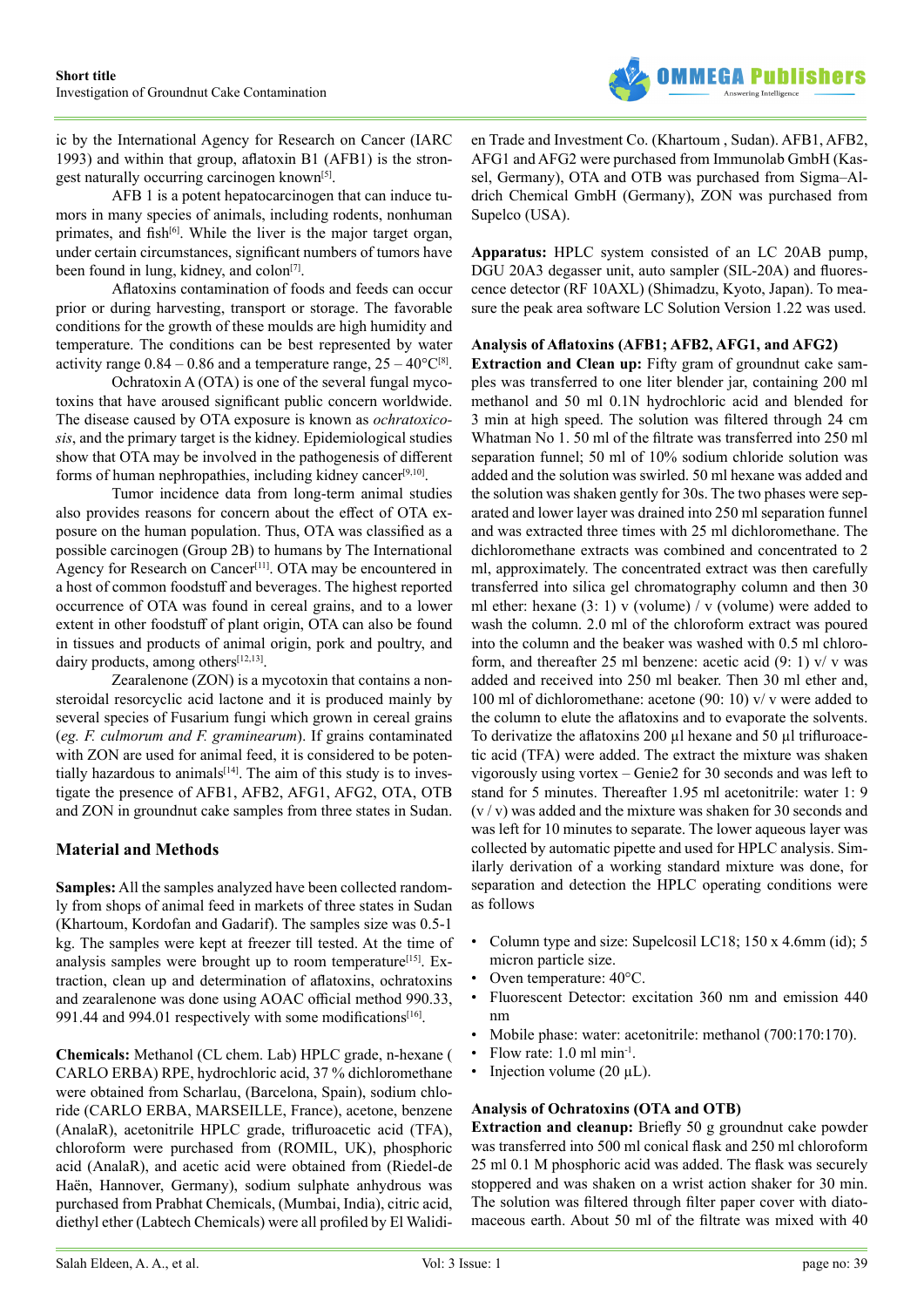**Citation:** Salah Eldeen, A. A., et al. Investigation of Groundnut Cake Contamination by Aflatoxins, Ochratoxins and Zearlenone from Three States in Sudan. (2019) J Vet Sci Ani Wel 3(1): 38-43.

ml hexane and loaded into chromatography column containing mixture of 2.0 g diatomaceous earth and 1ml 1.25% sodium bicarbonate. After that the OTA and OTB were removed with 75 ml acetic acid: chloroform (1:99) and was collected and evaporated to dryness in steam bath. The dry extract was dissolved in 500 μL mobile phase and was injected into HPLC, for separation and detection the HPLC operating conditions were as follows

- Column type and size: C18; 250 X 4.6 mm I.D.; 5 micron particle size
- Temperature: ambient temperature 25°C
- Fluorescence detector: excitation 333 and emission 460 nm
- Mobile phase: acetonitrile :water :acetic acid (99: 99: 2)
- Flow rate: 1 ml min-1
- Injection Volume: 20 μL

#### **Analysis of ZEN**

Groundnut cake powder (50 g) was transferred into 500 ml conical flask with stopper. 25 g of diatomaceous earth and 20 ml water were added and the flask was rotated. 250 ml chloroform was added, and the flask was securely stoppered and was shaken on a wrist action shaker for 30 min and the solution was filtered through filter paper. 50 ml of the extract was transferred to 250 ml separation funnel then 10 ml saturated sodium chloride and 50 ml of 2 % sodium hydroxide were added and shaked vigorously for 1.0 min. The layers were separated and the lower layer was discarded. 50 ml chloroform was added and the solution was shaken vigorously for 1 min, the layers were separated and the lower layer was discarded. 50 ml of citric acid solution (106g in 1 L water) was added then the ZON was extracted with 50 ml dichloromethane. The extract was dried with 40 g of sodium sulphate anhydrous and was re-extracted with 50 ml of dichloromethane and the organic layer was drained through anhydrous sodium sulphate. The dry extract was dissolved with 500 μL mobile phase and was injected into HPLC, for separation and detection the HPLC operating conditions were as follows

- Column type and size: C18; 250 X 4.6 mm I.D.; 5 micron particle size
- Temperature: ambient temperature 25°C
- Fluorescence detector: excitation 236 nm and emission 418 nm
- Mobile phase: methanol :acetonitrile: water (1.0: 1.6: 2.0)
- Flow rate: 2 mL min-1
- Injection Volume: 20 μL

### **Result and discussion**

**Method performance:** The calibration curves, using different concentrations, was generated by plotting mycotoxins peak areas against the corresponding concentrations of calibration samples All objectives for linearity validation have been matched: coefficient of correlation  $r = in$  range from 0.993 to 0.997 was obtained for all of the analyte, indicating good calibration curves. The limit of detection (LOD) (signal-to-noise ratio  $= 3$ ) was calculated to be 0.017, 0.01, 0.017, 0.01, 0.13, 0.3 and 0.6 ng / g for AFB1, AFB2, AFG1, AFG2, OTA, OTB and ZEN; respectively. The limit of quantification (LOQ) (signal-to-noise ratio = 10) was calculated to be 0.05, 0.03, 0.05, 0.03, 0.4, 0.9 and 2.0 ng / g of AFB1, AFB2, AFG1, AFG2, OTA, OTB and

ZEN; respectively (Table 1).

**Table1:** Linearity range, limit of detection (LOD) and limit of quantification (LOQ) for different mycotoxins.

| Ana-             | Linear           | Slope      | Intercept   | $\mathbb{R}^2$ | <b>LOD</b> | LOO            |
|------------------|------------------|------------|-------------|----------------|------------|----------------|
| lyte             | range<br>(ng/ml) |            |             |                | (ng/g)     | (ng/g)         |
| AFB.             | $2 - 18$         | 3434627.02 | $+52628.24$ | 0.991          | 0.017      | 0.05           |
| AFB <sub>2</sub> | $0.4 - 3.6$      | 5911589.33 | $+12887.47$ | 0.995          | 0.01       | 0.03           |
| AFG.             | $2 - 18$         | 200000     | $+12733.01$ | 0.995          | 0.017      | 0.05           |
| AFG,             | $0.4 - 3.6$      | 2695521.41 | $+2974.84$  | 0.996          | 0.01       | 0.03           |
| <b>OTA</b>       | $12.5 -$         | 72.93      | $+2.63$     | 0.994          | 0.13       | 0.4            |
|                  | 250              |            |             |                |            |                |
| <b>OTB</b>       | $25 - 500$       | 10225      | $+5216$     | 0.998          | 0.3        | 0.9            |
| <b>ZEN</b>       | 16-128           | 94690      | $+7937$     | 1              | 0.6        | $\overline{2}$ |

LOD: Limit of Detection, LOQ: Limit of Quantification, R<sup>2</sup>: Correlation coefficients.

Recovery experiments were determined by spiking AFB1, AFB2, AFG1, AFG2, OTA, OTB and ZEN at different level of concentrations. The average recoveries percent and relative standard deviation percent for the analyzed mycotoxins were in range of 90.1 to 98.7 % and 0.46 to 4.88 % respectively (Table 2).

**Table 2:** Recovery and relative standard deviation (RSD) of different mycotoxins in groundnut cake spiked samples

|            |      | Groundnut cake |      |  |
|------------|------|----------------|------|--|
| Analyte    | Sp.C | R%             | RSD% |  |
|            | 2.5  | 93.3           | 3.98 |  |
| $AFB$ ,    | 5    | 91.7           | 3.11 |  |
|            | 1.25 | 90.1           | 4.55 |  |
| $AFB$ ,    | 2.5  | 94.5           | 1.91 |  |
|            | 2.5  | 93.4           | 4.88 |  |
| $AFG_1$    | 5    | 94.9           | 1.5  |  |
|            | 1.25 | 95.2           | 1.68 |  |
| AFG,       | 2.5  | 94.3           | 2.14 |  |
|            | 5    | 97.3           | 0.93 |  |
| <b>OTA</b> | 10   | 98.7           | 0.46 |  |
|            | 5    | 97.5           | 0.83 |  |
| OTB        | 10   | 98.4           | 1.04 |  |
|            | 25   | 96.1           | 1.91 |  |
| ZEN        | 50   | 95.5           | 2.41 |  |

Sp.C : Spiked Concentration . R %: Average recovery Percent, RSD %: Relative Standard Deviation Percent.

**Occurrence of AFB1, AFB2, AFG1, AFG2, OTA, OTB and ZON:** The results for the concentration of various mycotoxins AFB1, AFB2, AFG1, AFG2, OTA, OTB and ZON in groundnut cake samples from three different states were summarized in Tables 3 and 4.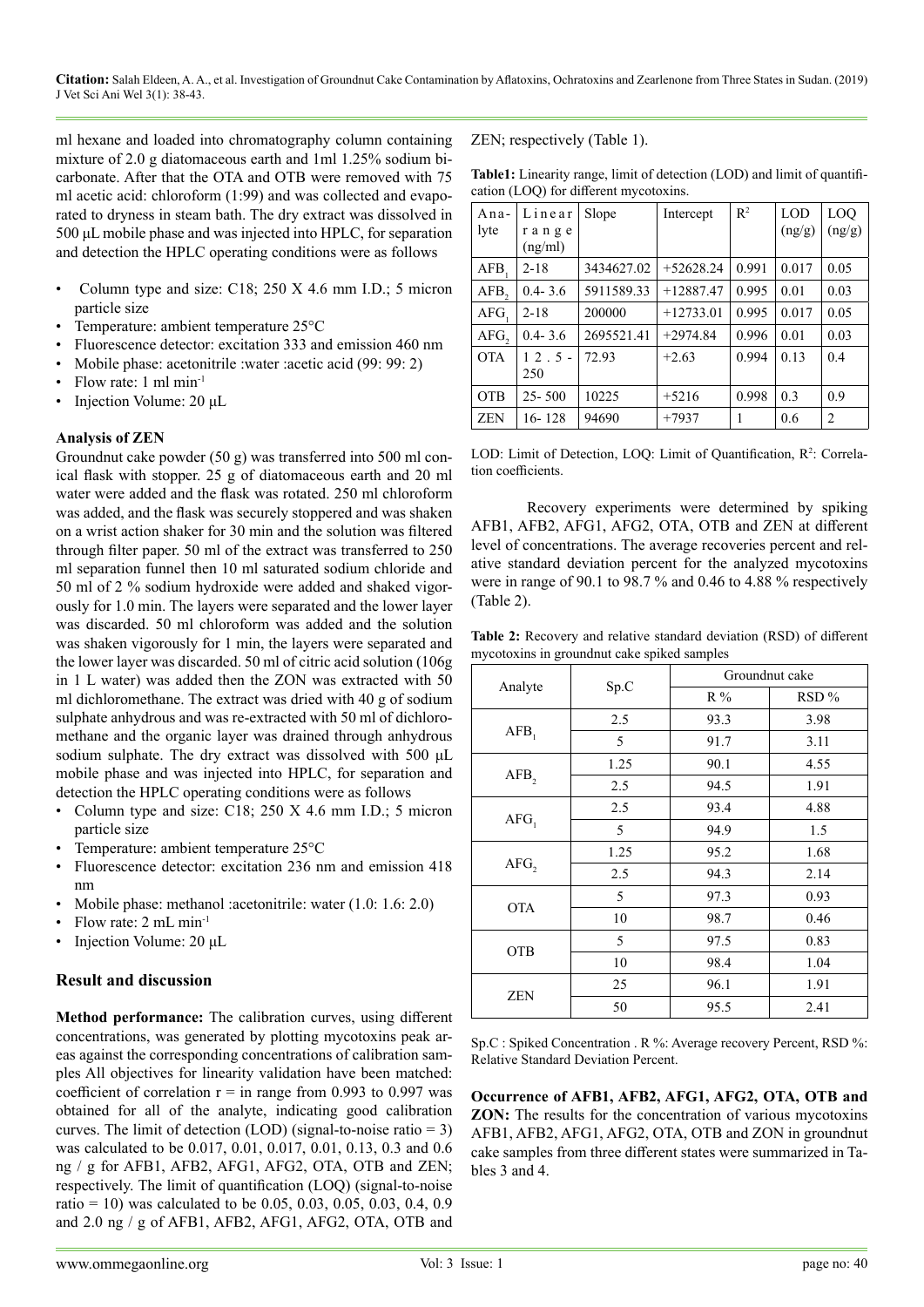

|                                     | <b>Table 3:</b> The mean and standard deviation of different mycotoxins in |
|-------------------------------------|----------------------------------------------------------------------------|
| ground nut cake at the three states |                                                                            |

| Mycotoxins       | <b>State</b> | N              | Mean   | Std. D |
|------------------|--------------|----------------|--------|--------|
| AFB <sub>1</sub> | Khartoum     | 15             | 133.84 | 141.7  |
|                  | Gadarif      | 7              | 19.02  | 21.93  |
|                  | Kordofan     | 9              | 140.53 | 106.12 |
| $AFB$ ,          | Khartoum     | 11             | 43.23  | 58.17  |
|                  | Gadarif      | 5              | 6.95   | 6.83   |
|                  | Kordofan     | 9              | 26.2   | 17.64  |
| AFG              | Khartoum     | $\overline{c}$ | 10.76  | 10.61  |
|                  | Gadarif      | 1              | 1.51   |        |
|                  | Kordofan     | 1              | 4.32   |        |
| <b>OTA</b>       | Khartoum     | 7              | 7.27   | 3.23   |
|                  | Gadarif      | $\overline{4}$ | 1.68   | 0.59   |
|                  | Kordofan     | 3              | 7.29   | 1.99   |
| <b>OTB</b>       | Khartoum     | 3              | 1.25   | 0.26   |
|                  | Gadarif      | $\mathbf{0}$   |        |        |
|                  | Kordofan     | 1              | 2.41   |        |
|                  | Khartoum     | 3              | 4.67   | 2.87   |
| <b>ZEN</b>       | Gadarif      | 2              | 3.62   | 0.37   |
|                  | Kordofan     | 5              | 4.33   | 1.68   |

N: Number of positive samples, Std. D: standard deviation.

**Table 4:** Mycotoxins assayed and detected in the groundnut cake at the three states

|                                                    | <b>State</b>          |                         |                      |  |  |
|----------------------------------------------------|-----------------------|-------------------------|----------------------|--|--|
| Mycotoxins                                         | Khartoum<br>$(n=33)$  | Gadarif (n=21)          | Kordofan<br>$(n=21)$ |  |  |
| $AFB_1(+)$                                         | 15                    | $\overline{7}$          | 339.51-6.12          |  |  |
| Rang (µg/kg)                                       | 439.31-2.93           | 64.53-3.23              |                      |  |  |
| Positive $(\% )$                                   | 45.45                 | 33.3                    | 33.3                 |  |  |
| $AFB2(+)$                                          | 11                    | $\overline{4}$          | 7                    |  |  |
| Range (µg/kg)                                      | 188.51-3.22           | 17.99-0.21              | 50.45-1.31           |  |  |
| Positive $(\% )$                                   | 33.3                  | 19.1                    | 33.3                 |  |  |
| $AFG_1(+)$                                         | $\mathfrak{D}$        | 1                       | $\mathfrak{D}$       |  |  |
| Range (µg/kg)                                      | 18.26-3.25            | 1.51                    | 4.32-1.34            |  |  |
| Positive (%)                                       | 6.1                   | 4.8                     | 9.5                  |  |  |
| $AFG(+)$<br>Range (µg/kg)<br>Positive $(\% )$      | 1<br>11.11<br>3.03    | $\theta$<br>$\theta$    | 0<br>0               |  |  |
| $OTA(+)$                                           | 7                     | $\overline{\mathbf{4}}$ | 3                    |  |  |
| Range (µg/kg)                                      | 12.34-2.76            | 2.54-1.21               | 9.53-5.75            |  |  |
| Positive $(\% )$                                   | 21.2                  | 19.1                    | 14.3                 |  |  |
| $OTB(+)$<br>Range $(\mu g/kg)$<br>Positive $(\% )$ | 3<br>1.54-1.02<br>9.1 | $\theta$<br>0           | 1<br>2.41<br>4.8     |  |  |
| $ZEN(+)$                                           | $\mathcal{E}$         | $\mathfrak{D}$          | 5                    |  |  |
| Range (µg/kg)                                      | 7.76-2.08             | 3.35-3.88               | $6.7 - 2.98$         |  |  |
| Positive $(\% )$                                   | 9.1                   | 9.5                     | 23.8                 |  |  |

The most frequently found mycotoxin was AFB1 followed by AFB2 and OTA then ZEN. This order of the AFB1and AFB2 is consistent with the results obtained by Younis<sup>[17]</sup> for peanut and peanut products from Sudan. An amount of 15 out of 33 (45.45%) of animal feed from Khartoum state were naturally contaminated by AFB1, and 7 out of 21 (33.3%) from Gadarif and Kordofan states. AFB2 was detected in 11 (33.3%), 4 (19.1%) and 7 (33.3%) samples from Khartoum, Gadarif and Kordofan states respectively. AFG1was detected in 2 (6.1%), 1 (4.8%) and 2 (9.5%) samples from Khartoum, Gadarif and Kordofan states respectively. AFG2 was detected in one sample (3.03%) from Khartoum state.

An earlier study carried out in Sudan by Elamin<sup>[\[18\]](#page-4-10)</sup> showed that aflatoxin was present in 10-100% of groundnut samples with an average concentration of  $8.37 \pm 0.61$  µg kg<sup>-1</sup>.

 $E$ lzupir $[19]$  have studied the contamination of animal feed in Khartoum state by aflatoxins and ochratoxin A and he found that 66.67% of the samples analyzed were contaminated by aflatoxins at concentration ranged between 2.79 to 147.13 ng / g while the ochratoxin A has detected in 77.78% of the sample analyzed at the range of 0.22-1.59 ng / g. The different values obtained in different studies may be due to differences in the techniques used and types of samples analyzed. Recently Rodrigues<sup>[20]</sup> have investigated the occurrence of mycotoxins in feeds and feed ingredients from Middle East and Africa and have found that OTA was present in 67% of samples from Sudan and from 100% of Nigerian samples.

Salah<sup>[\[21\]](#page-4-13)</sup> have studied the contamination of animal feed with aflatoxins and he found that 60% of the sample analyzed contaminated with aflatoxins and the types of aflatoxins found in the samples were AFB1 and AFB2.

#### **Conclusion**

The results obtained in the present investigation have shown that mycotoxins contamination in the animal feed samples is alarmingly high. This is evidently posing a dangerous problem to the poultry and livestock industry as well as to human health; a wide range of harmful effects and chronic toxicity in Sudanese animals can be easily overlooked.

#### **References**

<span id="page-3-0"></span>1. Köppen, R., Koch, M., Siegel, D., et al. Determination of mycotoxins in foods: Current state of analytical methods and limitations. Appl Microbiol Biotechnol 86(6): 1595- 1612.

<span id="page-3-1"></span>[Pubmed](https://www.ncbi.nlm.nih.gov/pubmed/20339844)| [Crossref|](https://doi.org/10.1007/s00253-010-2535-1) [Others](https://link.springer.com/article/10.1007%2Fs00253-010-2535-1)

2. Weidenboerner, M. Encyclopedia of food mycotoxins. (2000)

<span id="page-3-2"></span>Pubmed| [Crossref|](http://dx.doi.org/10.1007/978-3-662-04464-3) [Others](https://www.springer.com/in/book/9783540675563)

- 3. EU Commission Directive 2005/5/EC of January, amending Directive 2002/26/EC as regards sampling methods of analysis for the official control of the levels of ochratoxin A in certain foodstuffs. (2005) Official J L 38-40. Pubmed| Crossref| Others
- <span id="page-3-3"></span>4. Binder, E.M., Tan, L.M., Chin, L.J., et al. Worldwide occurrence of mycotoxins in commodities feeds and feed ingredients. (2007) Anim Feed Sci Technol 137(3-4): 265-282. Pubmed| [Crossref|](https://doi.org/10.1016/j.anifeedsci.2007.06.005) [Others](https://www.sciencedirect.com/science/article/pii/S0377840107002192)
- <span id="page-3-4"></span>5. Pestka, J.J. Deoxynivalenol: toxicity, mechanisms and health risks. In: DP Morgavi, RT Riley, editors. Fusarium and their toxins: Mycology, occurrence, toxicity, control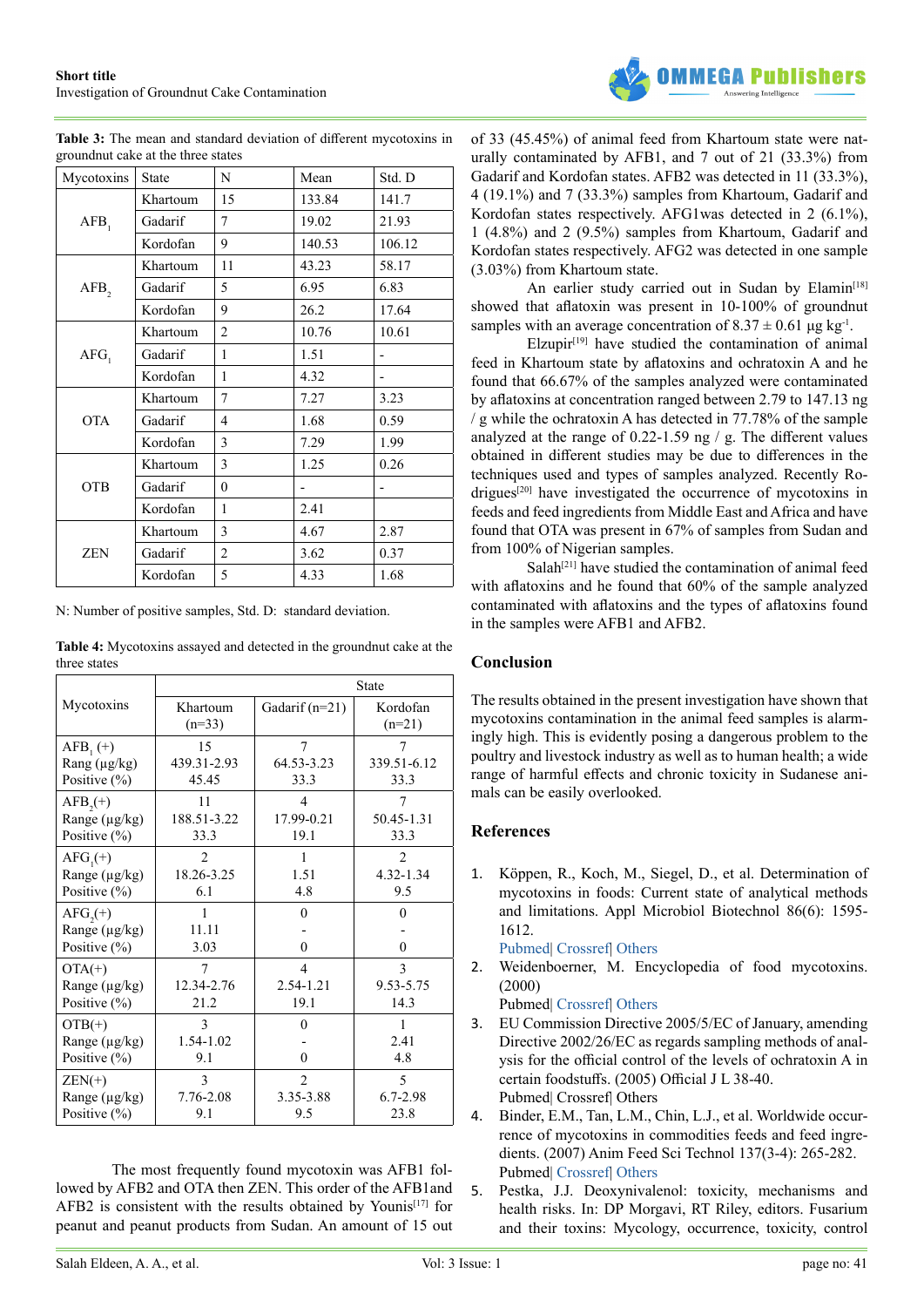and economic impact. (2007) Anim Feed Sci Technol. 137: 283-298.

<span id="page-4-0"></span>Pubmed| Crossref| Others

- 6. Wogan, G.N. Aflatoxins as risk factors for hepatocellular carcinoma in humans. (1992) Cancer Res 52(7): 2114–2118. [Pubmed|](https://www.ncbi.nlm.nih.gov/pubmed/1311989) Crossref| [Others](http://cancerres.aacrjournals.org/content/canres/52/7_Supplement/2114s.full.pdf)
- <span id="page-4-1"></span>7. Wang, J.S., Groopman, J.D. DNA damage by mycotoxins. (1999) Mutat Res 424(1-2): 167-181. [Pubmed|](https://www.ncbi.nlm.nih.gov/pubmed/10064859) [Crossref](https://doi.org/10.1016/S0027-5107(99)00017-2)| [Others](https://www.sciencedirect.com/science/article/pii/S0027510799000172)
- <span id="page-4-2"></span>8. Boudra, H., Barnouin, J., Dragacci, S., et al. Aflatoxin M1 and ochratoxin A in raw bulk milk from French dairy herds. (2007) J Dairy Sci 90(7): 3197-3201. [Pubmed|](https://www.ncbi.nlm.nih.gov/pubmed/17582102) [Crossref](https://doi.org/10.3168/jds.2006-565)| [Others](https://www.researchgate.net/publication/6255376_Aflatoxin_M1_and_Ochratoxin_A_in_Raw_Bulk_Milk_from_French_Dairy_Herds)
- <span id="page-4-3"></span>9. Marquardt, R.R., Frohlich, A.A. A review of recent advances in understanding ochratoxicosis. (1992) J Anim Sci 70(12): 3968-3988.

[Pubmed](https://www.ncbi.nlm.nih.gov/pubmed/1474034)| Crossref| Others

- 10. Ringot, D., Chango, A., Schneider, Y.J., et al. Toxicokinetics and toxicodynamics of ochratoxin A, an update. (2006) Chem Biol Interact 159(1): 18-46. [Pubmed|](https://www.ncbi.nlm.nih.gov/pubmed/16293235) [Crossref](https://doi.org/10.1016/j.cbi.2005.10.106)| [Others](https://www.sciencedirect.com/science/article/pii/S0009279705003479)
- <span id="page-4-4"></span>11. Pfohl-Leszkowicz, A., Manderville, R.A. Ochratoxin A: An overview on toxicity and carcinogenicity in animals and humans. (2007) Mol Nutr Food Res 51(1): 61-99. [Pubmed|](https://www.ncbi.nlm.nih.gov/pubmed/17195275) [Crossref](https://doi.org/10.1002/mnfr.200600137)| [Others](https://onlinelibrary.wiley.com/doi/abs/10.1002/mnfr.200600137)
- <span id="page-4-5"></span>12. IARC. IARC monographs on the evaluation of carcinogenic risks of chemicals to humans: Some naturally occurring substances Food items and constituents, heterocyclic aromatic amines and mycotoxins. (1993) Lyon: IARC 56: 245- 395.

Pubmed| Crossref| [Others](https://monographs.iarc.fr/wp-content/uploads/2018/06/mono56.pdf)

- 13. Piskorska-Pliszczyńka, J., Juszkiewicz, T.Tissue deposition and passage into eggs of ochratoxin A in Japanese quail. (1990) J Environ Pathol Toxicol Oncol 10(1-2): 8-10. [Pubmed](https://www.ncbi.nlm.nih.gov/pubmed/2231319)| Crossref| Others
- <span id="page-4-6"></span>14. Opinion of the scientific panel on contaminants in the food chain on a request from the Commission related to ochratoxin A (OTA) as undesirable substance in animal feed. (2004) EFSA J 100: 1-22.

<span id="page-4-7"></span>Pubmed| [Crossref](https://doi.org/10.2903/j.efsa.2004.100)| [Others](http://www.efsa.europa.eu/sites/default/files/scientific_output/files/main_documents/100.pdf)

- 15. European Commission 1996. Commission of the European Communities, Council Directive 96/22/EC, Off. J. Eur. Communities: Legis. L.125, 3. Pubmed| Crossref| Others
- <span id="page-4-8"></span>16. Richard, J.L., Bennett, G.A., Ross, P.F., et al. Analysis of naturally occurring mycotoxins in feedstuffs and food. (1993) J Anim Sci 71(9): 2563-2574. [Pubmed|](https://www.ncbi.nlm.nih.gov/pubmed/8407669) [Crossref](http://dx.doi.org/10.2527/1993.7192563x)| [Others](https://www.researchgate.net/publication/14790978_Analysis_of_Naturally_Occurring_Mycotoxins_in_Feedstuffs_and_Food)
- <span id="page-4-9"></span>17. Association of Official Analytical Chemists. Official methods of analysis. (1995) AOAC(15<sup>th</sup> Edition). Pubmed| Crossref| [Others](https://law.resource.org/pub/us/cfr/ibr/002/aoac.methods.1.1990.pdf)
- <span id="page-4-10"></span>18. Younis, M.H.Y., Kamal, M.M. TLC and HPLC assays of aflatoxins in Sudanese peanuts and peanut products. (2003) Kuwait J Sci Eng 30(1): 79-94. Pubmed| Crossref| [Others](https://eurekamag.com/research/003/957/003957460.php)
- <span id="page-4-11"></span>19. Haq-Elamin, N.H., Abdel-Rahim, A.M., Khalid, A.E. Aflatoxin contamination of groundnuts in Sudan. (1988) Mycopathologia 104(1): 25-31. [Pubmed|](https://www.ncbi.nlm.nih.gov/pubmed/3146026) [Crossref](https://doi.org/10.1007/BF00437920)| [Others](https://link.springer.com/article/10.1007/BF00437920)
- <span id="page-4-12"></span>20. Elzupir, A.O., Younis, M.H., Fadu, M.H., et al. Determination of aflatoxins in animal feed in Khartoum State, Sudan. (2009) J Anim Vet Adv 8(5): 1000-1003. Pubmed| Crossref| [Others](http://www.medwelljournals.com/abstract/?doi=javaa.2009.1000.1003)
- <span id="page-4-13"></span>21. [Rodrigues, I](http://www.scopus.com/authid/detail.url?origin=resultslist&authorId=35226775100&zone=)., [Handl, J](http://www.scopus.com/authid/detail.url?origin=resultslist&authorId=18535392000&zone=)., [Binder, E.M.](http://www.scopus.com/authid/detail.url?origin=resultslist&authorId=7005123241&zone=) Mycotoxin occurrence in commodities, feeds and feed ingredients sourced in the Middle East And Africa. (2011) Food Additives and Contaminants: Part B Surveillance 4: 168-179. Pubmed| [Crossref|](https://doi.org/10.1080/19393210.2011.589034) [Others](https://www.tandfonline.com/doi/abs/10.1080/19393210.2011.589034)
- 22. Salah-Eldeen, Ali., Adam, A., Kabbashi., et al. Aflatoxins in Some Foods and Animal Feed in Khartoum State, Sudan. (2012) ACT Biotechnology Research communication 113- 118.

Pubmed| Crossref| Others

- 23. Blesa, J., Berrada, H., Soriano, J.M., et al. Rapid determination of ochratoxin A in cereals and cereal products by liquid chromatography. (2004) J Chromatogr A 1046(1-2): 127-131.
- [Pubmed](https://www.ncbi.nlm.nih.gov/pubmed/15387180)| [Crossref|](https://doi.org/10.1016/j.chroma.2004.06.086) [Others](https://www.sciencedirect.com/science/article/pii/S0021967304010349) 24. Duarte, S.C., Pena, A., Lino, C.M. A review on ochratoxin A
- occurrence and effects of processing of cereal and cereal derived food products. (2010) Food Microbiol 27(2): 187-198. [Pubmed](https://www.ncbi.nlm.nih.gov/pubmed/20141935)| [Crossref|](https://doi.org/10.1016/j.fm.2009.11.016) [Others](https://www.researchgate.net/publication/41416285_A_review_on_ochratoxin_A_occurrence_and_effects_of_processing_of_cereal_and_cereal_derived_food_products)
- 25. Eaton, D.L., Groopman, J.D. The Toxicology of Aflatoxins. (1994) Toxico Afla Hum Veter Agricul Signi: 544. Pubmed| Crossref| [Others](https://trove.nla.gov.au/work/24446047?selectedversion=NBD10005722)
- 26. European Commission 2005. Commission Regulation (EC) No 123/2005 of 26 January 2005 amending Regulation (EC) No 466/2001 as regards Ochratoxin A. Official Journal of the European Union No. L25, 3-5. Pubmed| Crossref| [Others](https://eur-lex.europa.eu/LexUriServ/LexUriServ.do?uri=OJ:L:2005:025:0003:0005:EN:PDF)
- 27. Ghali, R., Belouaer, I., Hdiri, S., et al. Simultaneous HPLC determination of aflatoxins B1, B2, G1 and G2 in Tunisian sorghum and pistachios. (2009) J Food Comp Anal 22(7-8): 751-755.

Pubmed| [Crossref|](https://doi.org/10.1016/j.jfca.2009.04.009) [Others](https://www.sciencedirect.com/science/article/pii/S0889157509001598)

- 28. Ibrahim G. Observation on diseases of groundnut, sesame, sorghum and soybean. (1980) Annual report 79/80 Kenana Research Station,127. Pubmed| Crossref| Others
- 29. Ibrahim, S.T., El-Abedeen, A.Z., El-Morsy, G.A., et al. Aflatoxins in Egyptian sorghum grains: detection and estimation. (1998) Egyptian J Agric Res 76: 923-931. Pubmed| Crossref| Others
- 30. Juan, C., Moltó, J.C., Lino, C.M. Determination of ochratoxin A in organic and non-organic cereals and cereal products from Spain and Portugal. (2008) Food Chem 107(1): 525-530

Pubmed| [Crossref|](https://doi.org/10.1016/j.foodchem.2007.08.019) [Others](https://www.sciencedirect.com/science/article/pii/S0308814607008126)

- 31. Klaric, M.S., Cvetnic, Z., Pepeljnjak, S. Co-occurrence of aflatoxins, ochratoxin A, fumonisins, and zearalenone in cereals and feed, determined by competitive direct enzyme-linked immunosorbent assay and thin-layer chromatography. (2009) Arh Hig Rada Toksikol 60(4): 427-434 [Pubmed](https://www.ncbi.nlm.nih.gov/pubmed/20061243)| [Crossref|](https://doi.org/10.2478/10004-1254-60-2009-1975) [Others](https://content.sciendo.com/view/journals/aiht/60/4/article-p427.xml)
- 32. Navi, S.S. Fungi associated with sorghum grains in rural Indian storages. (2008) J New Seeds 7: 51-68. Pubmed| Crossref| [Others](https://www.tandfonline.com/doi/abs/10.1300/J153v07n04_04)
- 33. [Priyanka, S.R.](http://www.scopus.com/authid/detail.url?origin=resultslist&authorId=55651101200&zone=), [Venkataramana, M](http://www.scopus.com/authid/detail.url?origin=resultslist&authorId=55651296800&zone=)., [Kumar, G.P](http://www.scopus.com/authid/detail.url?origin=resultslist&authorId=55796414300&zone=)., et al.